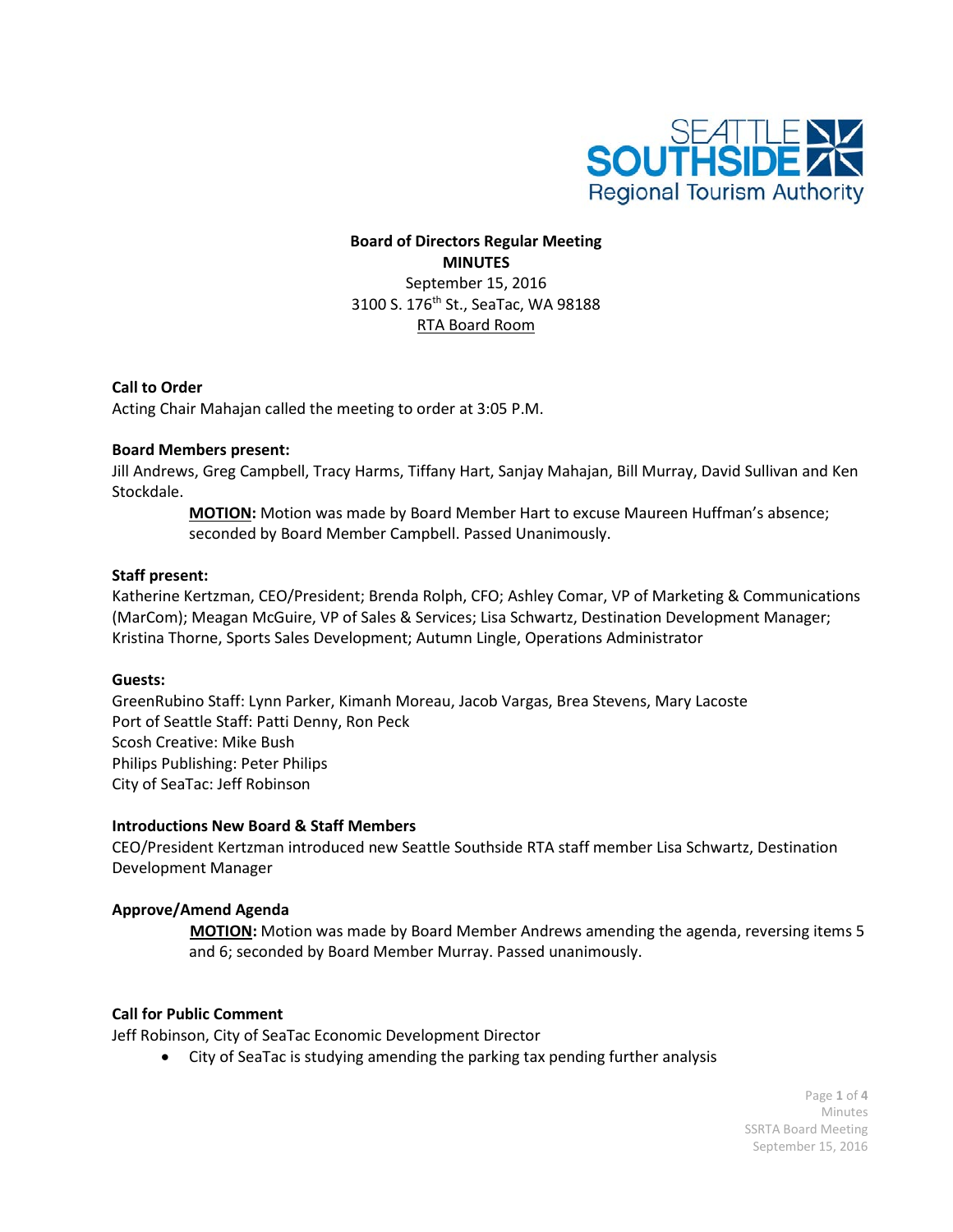## **Presentation of Consent Agenda**

**A.** Item 1: Approval of Minutes from the August 11, 2016 Regular Board Meeting Item 2: Approval of Auditing Official's Certificate for July and August 2016 (Claim checks and electronic payments for July and August 2016. Check numbers 7073 through 7149 in the amount of \$406,699.43. Electronic payments for payroll for the dates of July 1, 2016 through August 31, 2016 in the amount of \$140,257.87.)

**MOTION:** Motion was made by Board Member Hart to approve Consent Agenda Items 1 through 2; seconded by Board Member Stockdale. Passed unanimously.

### **Sales & Marketing Committee**

**A. Distribute Finalized Strategic Plan 2016-2021** 

Ashley Comar, VP of MarCom, distributed the finalized Strategic Plan 2016-2021

**B. Campaign Creative Concepts A-B Testing Results**

Lynn Parker of GreenRubino provided a presentation on the A-B focus group testing results. Out of the three concepts "Backyard" was the most popular.

**MOTION: #2016-047** was made by Board Member Murray to approve creative direction from the focus group study; seconded by Board Member Stockdale. Passed unanimously.

## **C. Fourth Quarter Media Plan**

Ashley Comar, VP of MarCom and Mary Lacoste, GreenRubino, discussed the presentation regarding the Fourth Quarter Media Plan.

**MOTION: #2016-048** was made by Board Member Andrews to approve Fourth Quarter Media Plan including the following items over \$50,000, Managed DP (Meeting Planner, Leisure Traveler), Pandora Digital Radio and Seattle Seahawks Radio Network; seconded by Board Member Harms. Passed unanimously.

## **D. Website Development Proposal**

Ashley Comar, VP of MarCom, explained the redirecting of existing media buy to web development with GreenRubino. Meagan McGuire, VP of Sales & Services, mentioned 2017 Q1 as the deadline of extranet to be up and running and that training will be available. Kimanh Moreau, GreenRubino, gave a summary of the process.

**MOTION: #2016-049** was made by Board Member Hart to approve to redirect existing media buy to web development proposal for \$100,975 with GreenRubino; seconded by Board Member Stockdale. Passed unanimously.

Katherine Kertzman, CEO/President, discussed the reasons to partner with Pacific Law Group to review and sign the Simpleview contract.

**MOTION: #2016-050** was made by Board Member Sullivan to approve CEO/President to work with Pacifica Law Group to review and sign Simpleview contract for \$79,800, with a not to exceed \$100,000 limit for potential contract change orders; seconded by Board Member Andrews. Passed unanimously.

### **Financial Report**

Brenda Rolph, Chief Financial Officer, provided information regarding the topics below,

**A.** Budget vs. Actuals through August 2016

Page **2** of **4** Minutes SSRTA Board Meeting September 15, 2016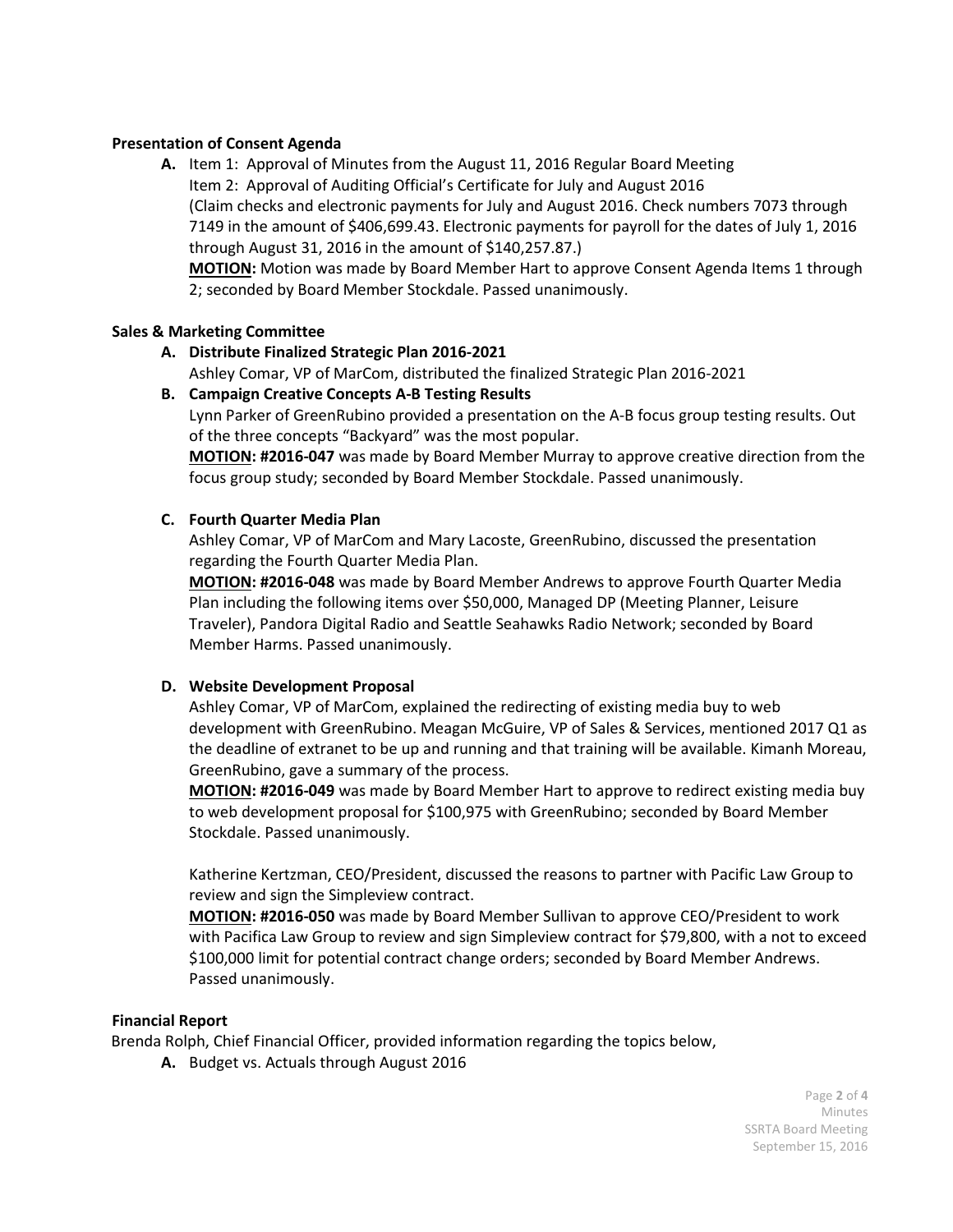**B.** TPA Revenues and Occupancy Year to Date

### **Board Actions Items**

## **A. Elect Board Treasurer**

**MOTION**: **#2016-051** was made by Board Member Sullivan to approve Board Member Tracy Harms as Board Treasurer; seconded by Board Member Andrews. Passed unanimously.

## **B. Setting a Minimum Net Position Reserve – Resolution No. 2016-036**

**MOTION**: **#2016-052** was made by Board Member Stockdale to approve Resolution No. 2016 – 036, establishing a Minimum Net Position Reserve; seconded by Board Member Sullivan. Passed Unanimously.

**C. Setting Regular Meeting Schedule for 2017 – Resolution No. 2016-037 MOTION: #2016-053** was made by Board Member Andrews to approve Resolution No. 2016-037, Setting Regular Meeting Schedule for 2017; seconded by Board Member Hart. Passed unanimously.

### **D. Sports Development Committee Appointments – Resolution No. 2016-038**

Staff Recommended Positions

- Board Position 1 Lawrence Ellis
- **Board Position 2 Marlus Francis**
- Board Position 3 JD Hill
- Board Position 4 Carletta McKinney Castro
- $\blacksquare$  Board Position 5 Ben Oliver
- Board Position 6 Ron Peck
- Board Position 7 Anne Santistevan Daley
- Board Position 8 Rick Scott
- $\blacksquare$  Board Position 9 Rich Rime

**MOTION: #2016-054** was made by Board Member Sullivan to approve the current candidates for the Sports Development Committee; seconded by Board Member Stockdale. Passed unanimously.

**MOTION: #2016-055** was made by Board Member Hart to approve Resolution No. 2016-038, amending Resolution No. 2016-033, Designating a Sports Development Board Advisory Committee, to increase the number of Committee Members to not exceed 15; seconded by Board Member Andrews. Passed unanimously.

### **President's Report**

Katherine Kertzman, CEO/President, provided updates on the following topics,

- **A.** 2017 Lodging Tax Application Updates included the funding status of the Cities of Des Moines and SeaTac
- **B.** Budget Presentation to SeaTac City Council October 25, 5:00 p.m., SeaTac City Hall, scheduled on Consent Agenda November 8, 7:00 p.m. Board Members Greg Campbell and Ken Stockdale will attend along with Katherine Kertzman, CEO/President and Brenda Rolph, CFO.

Page **3** of **4** Minutes SSRTA Board Meeting September 15, 2016